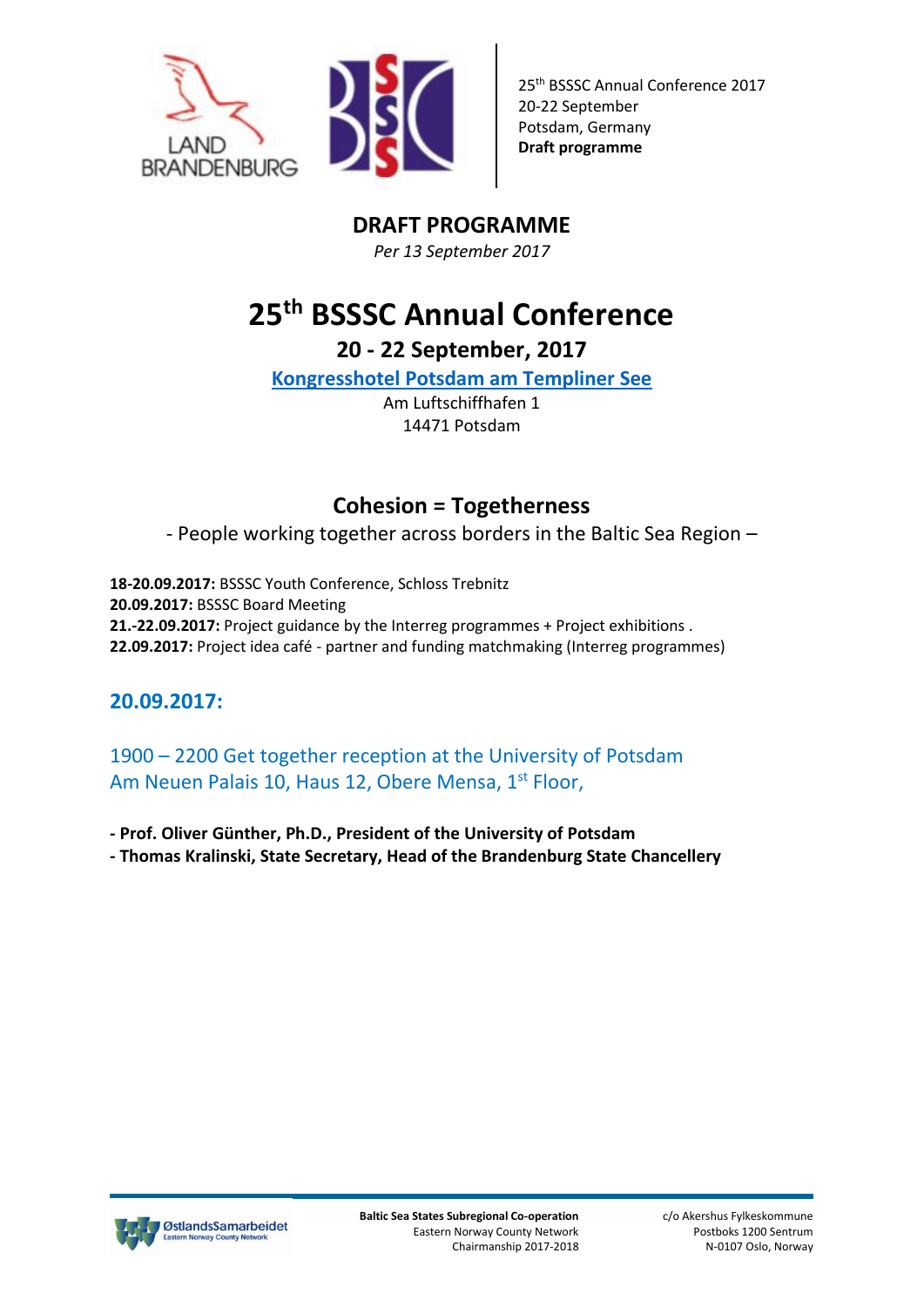

# **21.09.2017: Day 1, Kongresshotel**

### 830 – 1000 Registration

### 1000 – 1100 Session 1: Welcome

#### **Moderator: Christin Skiera**

- Roger Ryberg, Chairman of BSSSC
- Stefan Ludwig, Brandenburg Minister of Justice, for European Affairs and Consumer Protection
- Sibylle Katharina Sorg, Director for Relations with European Union Member States, Cross-Border and Regional Cooperation, German Federal Foreign Office, Berlin.
- Helmut Scholz, Member of the European Parliament
- Peter Schenk, DG Regional and Urban Policy, European Commission

### 1100 coffee break

### 1130 – 1300 Session 2: Cohesion - a concept for togetherness?

Key Note Speech:

Markku Markkula, Vice-President, Committee of the Regions.

Panel debate:

- Ingrid Schulerud, Deputy head of the Norwegian Delegation to EU in Brussels
- Anne Quart, Brandenburg State Secretary of Justice, for European Affairs and Consumer Protection
- Bernd Hemingway, Deputy Director of the CBSS secretariat
- Markku Markkula, Vice-President Committee of the Regions

### 1300 - 1430 Lunch with project presentations.

### 1430 – 1630 Session 3: Parallel thematic workshops

#### **1. European Cultural Heritage Year**

Moderator: Stefan Musiolik, Ministry of Justice, Europe, Consumer Protection and Equality of Land Schleswig-Holstein / EUSBSR PA Culture.

- a. Keynotes:
	- Sharing Heritage Cooperation for BSR Cultural Heritage, Anita Bergenstråhle-Lind, Chair Baltic Region Heritage Committee (BRHC)

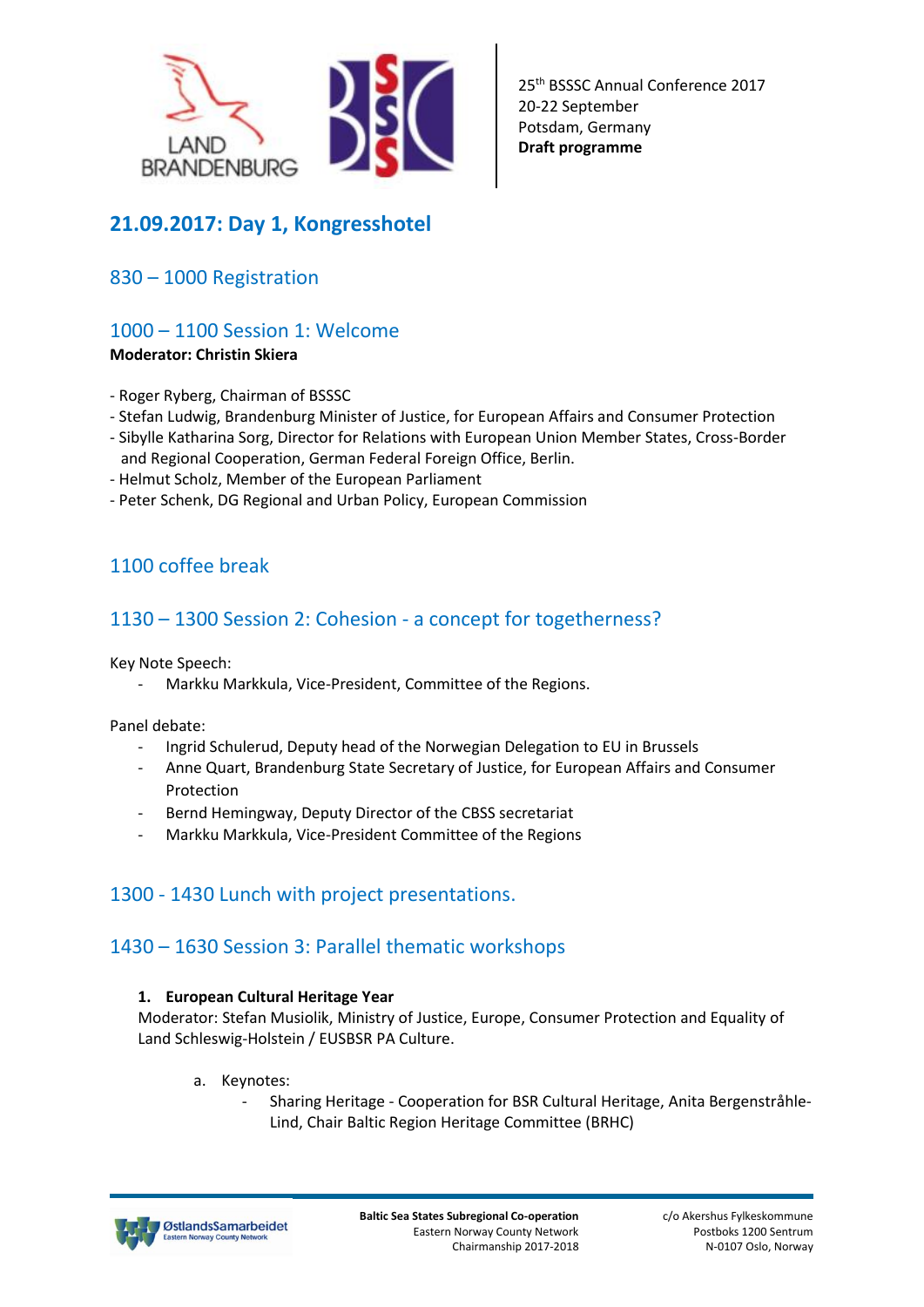

- ECHY 2018 Chances for the Baltic Sea Region, Uwe Koch, Head of the German National Heritage Board
- b. Brief presentations:
- Cultural Routes Current projects & future perspectives for the Baltic Sea Region, Marianne Lehtimäki – Finnish Expert on Cultural Heritage Affairs
- 'Adopt a Monument' GrandPrix winner of the EU Prize for Cultural Heritage / Europa Nostra Award 2016, Kreetta Lesell – Pirkanmaa Provincial Museum, Tampere
- The Youth Perspective Timo Nikolaisen, BSSSC Youth
- c. Panel debate
- European Cultural Heritage Year Potential for BSR identity and integration with all speakers
- **2. Moving towards smart specialisation 2.0 – maximising Baltic Region innovation potential**  Moderator: Krista Taipale, Head of International Affairs, Helsinki-Uusimaa Regional Council

This workshop discusses smart specialisation (S3) as a future oriented, innovation based regional development tool in the Baltic Sea region. It focuses on regional innovation ecosystems, showcases EU-funded smart specialisation projects, and provides information about available EUfunding for joint projects in the Baltic Sea Region. It also contributes to the debate about the future of EU´s cohesion policy and the role of smart specialisation after 2020.

- a. Keynotes:
	- Regional Innovation ecosystems and smart specialization, Markku Markkula, Vice-president, Committee of the Regions
	- Implementing EU´s Baltic Sea Strategy by smart specialization, Niklas Forsling, EUSBRS Policy Area Coordinator Innovation, Nordic Council of Ministers
	- Smart Specialisation Experiences from Helsinki-Uusimaa region, Ossi Savolainen, Regional Mayor
	- Interreg Baltic Sea programme, fostering smart specialization
	- GoSmart BSR, Wiesław Urban, Professor, Bialystok University of Technology
	- Smart Blue Regions, Carsten Beyer, Managing director, Submariner Network
- b. Panel discussion by the speakers.

#### **3. Northern Dimension and Transport**

Moderator, Rune Bakkevoll, Chief advisor, Akershus County Council

- a. Keynotes:
	- "Cross-border transport cooperation for growth and development", Oddgeir Danielsen, Director Northern dimension partnership on transport and logistics (MDPTL))
	- "European Cohesion and togetherness, the only way towards a fossil free future in the transport sector", Ms. Valentine William, project and policy officer, Hydrogen and fuel cells and Electro-mobility in European Regions (HYER)

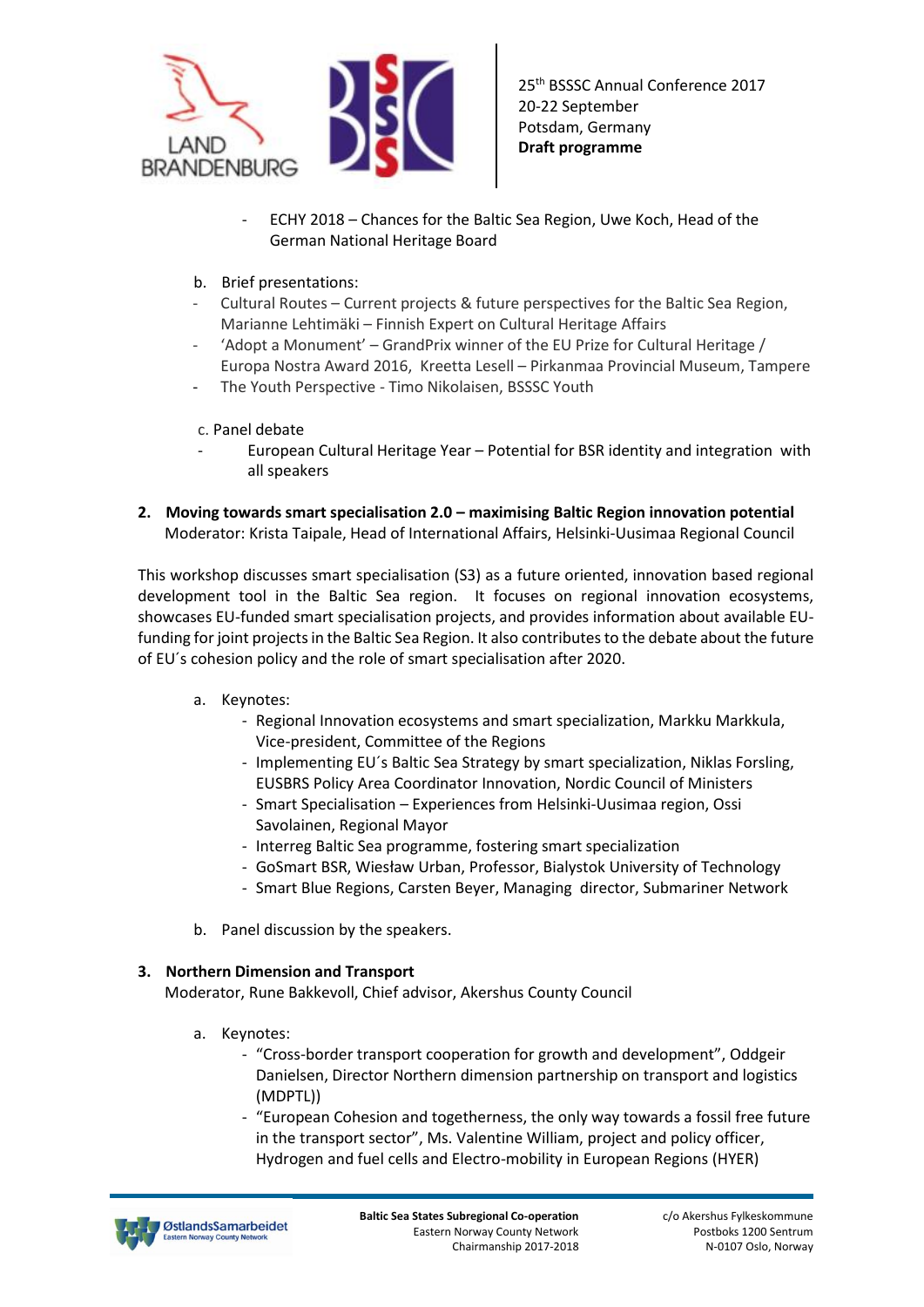

- "Scandria®Alliance and Clean Fuel Deployment connecting Baltic Sea regions", Dr. Ulrike Assig, Lead Partner Scandria®2Act, Joint Spatial Planning Department Berlin-Brandenburg and Mr. Lars Salvesen, Vice Mayor Akershus County Council
- b. Panel debate with keynote speakers moderated by Oddgeir Danielsen, Director Northern dimension partnership on transport and logistics (MDPTL)
	- «Cross border cooperation on transport in shifting times"

#### **4. Baltic 2030 Action Plan: Localizing Sustainable Development Goals (SDGs)**

Moderator (Krista Kampus, Head of Baltic 2030 unit in CBSS)

a. Keynote speech: Anne-Cerise Nilsson, Ministry of environment of Sweden.

Krista Kampus, Head of Baltic 2030 unit in CBSS. Introduce an overview on SDGs and Baltic 2030 Action plan, and what that means for the Baltic Sea Region and for macro-regional cooperation.

- b. Thematic contributions:
	- Thematic expert intervention. Birgitta Englin, Senior Adviser, Global Utmaning.
	- Thematic expert intervention. Elena Belova, Leontief Centre for Social and [Economic Research,](http://www.leontief-centre.ru/?lang=l2) St. Petersburg
	- Sub-regional perspective. Håkon Noren, Oppland County, Norway.
	- Youth perspective representatives from the youth network/view from the youth conference. Concrete measures and experiences - How much are they involved? What is working and not working?
- c. Moderated discussion
	- Summing up and recommendations to the Baltic 2030 Action Plan work.

### 1630 - 1650 coffee break

### 1650 – 1815 Session 4: Wrap up and way forward

- Reports from workshops and Youth Conference. **Looking towards 2030: Next Steps for the Baltic Sea Region**  Keynote speech: -Ulf Savbäck, Swedish Agency for Economic and Regional Growth

1830 Entertainment Hornist Quartett, Potsdam Music School

1900 Dinner

### 2200 End of day 1